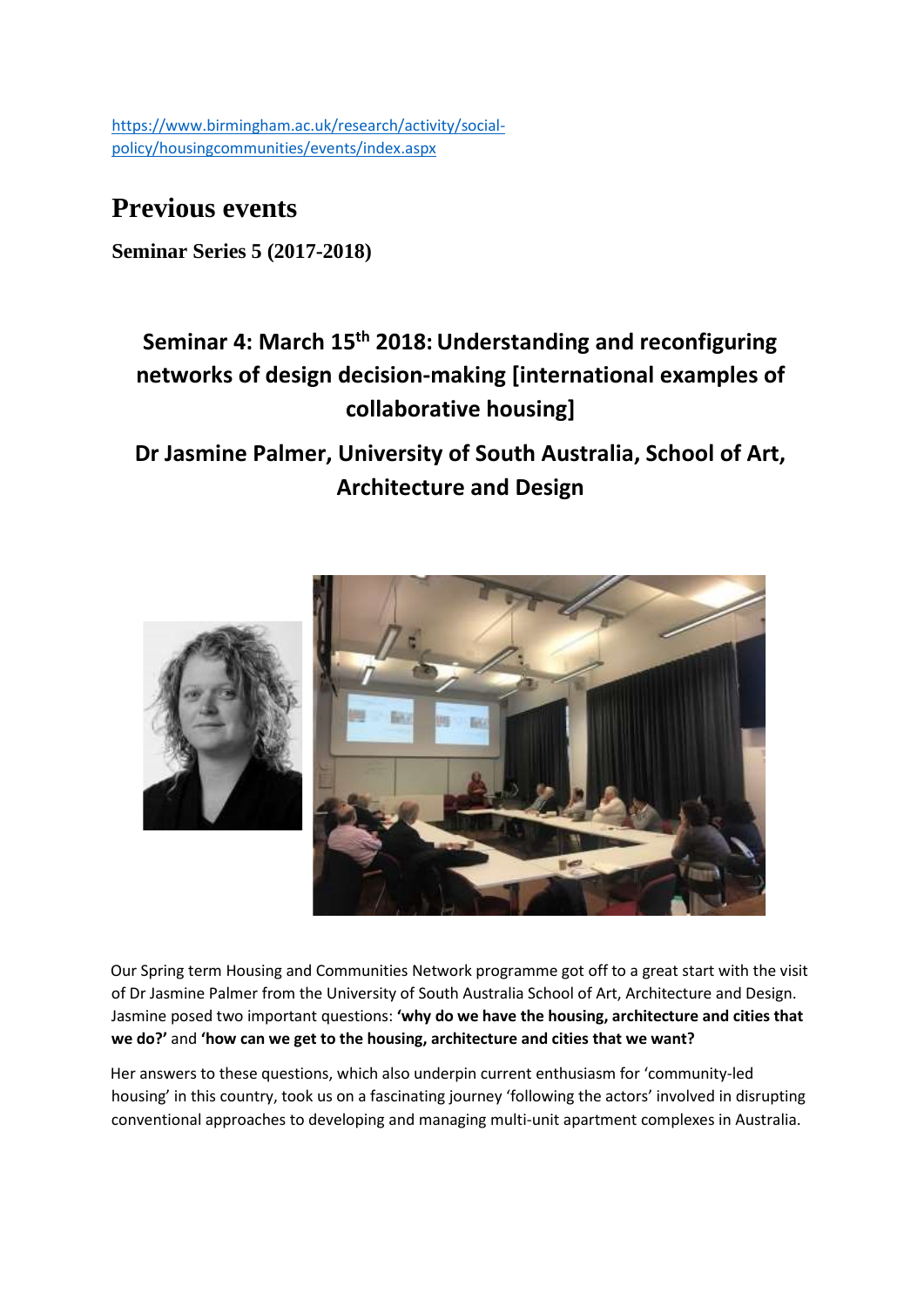While most Australian housing still follows the 'Australian dream' of low-density single plot homes with high levels of individual control (approximating to custom build in this country), many Australians are now looking for higher density urban living. However, they find that what's on offer from the real estate industry falls far short of their expectations in terms of their ability to influence design and build communities.

Jasmine's research journey shows us that it is currently almost impossible for individuals and communities to initiate design and construction of apartment complexes. To achieve this would require major systemic changes to the ways in which actors relate to each other in housing production, management, consumption and exchange. Yet a small number of projects seem to have managed to achieve this change! By studying successes and failures and following the actors involved Jasmine provides some learning points with potential to transfer to our own context where community-led housing models are struggling to gain a foothold in a system dominated by market exchange and to a lesser extent by large scale top-down state and non-profit housing models.

Jasmine maps existing and alternative housing systems by combining Actor-Network Theory (ANT) and Social Network Analysis (SNA). Her complex system maps include more than 40 actors and decision makers involved in existing multi-unit apartment complexes. She finds, unsurprisingly, that 'market value and development profit are the primary drivers' and, worryingly, that there are 'limited opportunities for occupants to engage in or directly influence the housing production process'.



Turning to maps of a small number of alternative models in Melbourne that seek to enable greater user and community influence she finds that the actor-networks are radically different. Her innovative case studies involve small apartment complexes of 4-25 dwellings with greater opportunities for resident influence. All involve some redefinitions in actor roles between developers, funders, design team and residents.

Motives and structural position are key drivers that enable different outcomes to be achieved. Manoeuvring and re-orientation of actors is possible to enable collectives of residents to enjoy greater influence but there are also important barriers that can limit success. At the project level, these include access to land and finance. Another factor, media influence, emerges in one successful case, which despite a relatively small-scale pilot had achieved wide recognition and a future customer base. One of the failed cases highlights the limits to international learning transfer. In Berlin, a key success driver has been the emergence of architect/project manager actors who access land and finance and organise residents into collectives. However, in Melbourne one similar diversification simply added to the crowding of the actor-network between developers and residents.

This seminar brought together a diverse group with experience of private and non-profit housing in the West Midlands. The need to find solutions that give greater influence to communities and individuals was found to underpin many of the issues faced in the region; from involving young people in construction in Walsall to enabling housing options for local residents in Worcester and